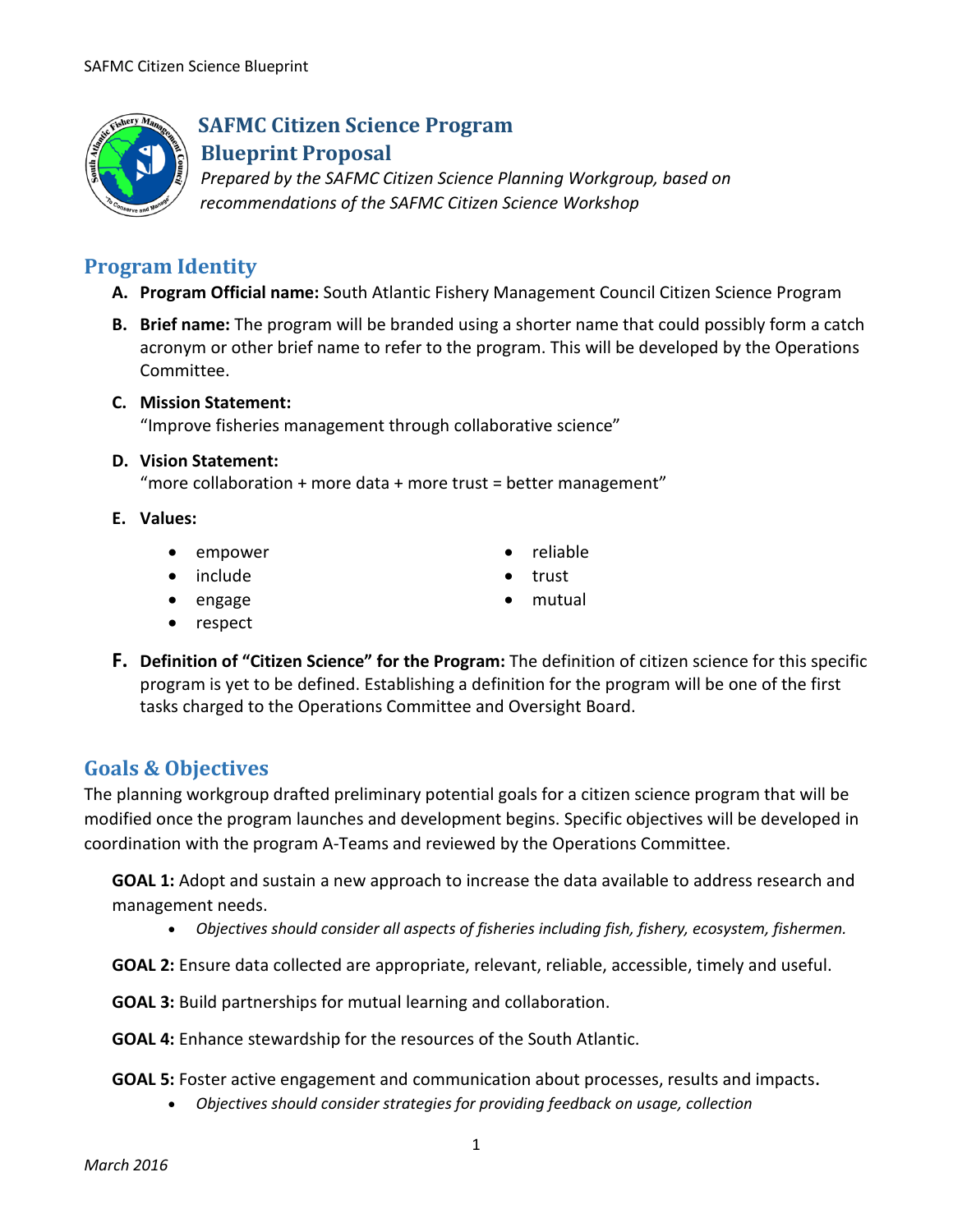## **Administration**

- **A. Parent/administrative support organization:** SAFMC
- **B. Transition Strategy (***development to implementation***):**
	- Existing organizing committee will handle oversight tasks until planned infrastructure is in place and ready to take the reins.
	- Anticipate 12-18 months before fully transferred, with the clock starting once funding is secured and initial staff is hired.
	- Tasks will be delegated to other infrastructure components as they are developed and brought on line.
	- Organizing Committee members are expected to continue to serve key roles in various bodies of the permanent infrastructure.

### **C. General overview and hierarchy** *Citizen Science Program Organizational Chart*

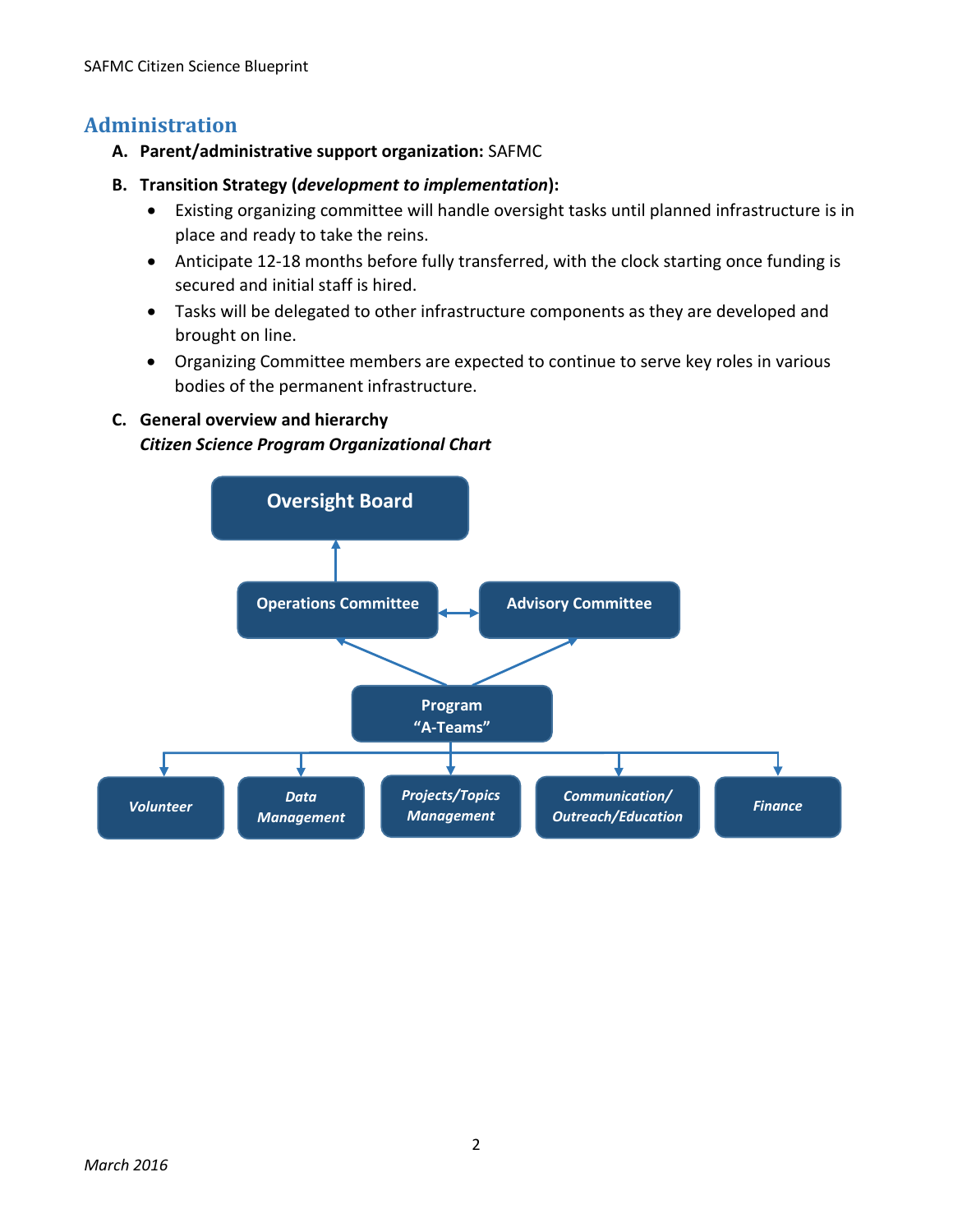### **D. Roles & Operations –** *Program Administration Hierarchy*

**1. Oversight Board** 

| Design/<br><b>Purpose</b> | • Similar to SEDAR Steering Committee or ACCSP Coordinating Council<br>• Approve policies, provide program direction/multi-partner support, and advice                                                                                                                                                                                                                    |  |
|---------------------------|---------------------------------------------------------------------------------------------------------------------------------------------------------------------------------------------------------------------------------------------------------------------------------------------------------------------------------------------------------------------------|--|
|                           |                                                                                                                                                                                                                                                                                                                                                                           |  |
| <b>Membership</b>         | • Representatives from SERO; SEFSC; NOAA Headquarters, Sea Grant (rotating), SAFMC<br>(Chair, Executive Director, and SSC Chair); Stakeholders (private, for-hire, commercial);<br>ACCSP/ASMFC; State agency; Advisory Committee Chair                                                                                                                                    |  |
|                           |                                                                                                                                                                                                                                                                                                                                                                           |  |
| <b>Appointments</b>       | • Council appointed: Stakeholders(3); NGO; Sea Grant; At-large; SSC Chair; State agency;<br><b>AP Chair</b><br>.Designated by agency: SERO, SEFSC, S&T, ACCSP/ASMFC<br>•Named individuals may designate temporary or permanent proxies                                                                                                                                    |  |
|                           |                                                                                                                                                                                                                                                                                                                                                                           |  |
| <b>Tasks</b>              | • Approve program policy (SOPPS), goals, and objectives (Developed by staff &<br><b>Operations Committee)</b><br>• Approve program budget (Developed by staff; recommendations from A-Teams)<br>• Provide infrastructure & governance direction (through SOPPS & program evaluation)<br>•Meets annually (face-to-face); Additional meetings in first 2-3 years of program |  |
|                           |                                                                                                                                                                                                                                                                                                                                                                           |  |
| <b>Staff Support</b>      | •Citizen Science Program Manager (supervised by SAFMC Deputy Director for Science &<br>Statistics)                                                                                                                                                                                                                                                                        |  |

**RECOMMENDATION:** Establish a Citizen Science Program Oversight Board.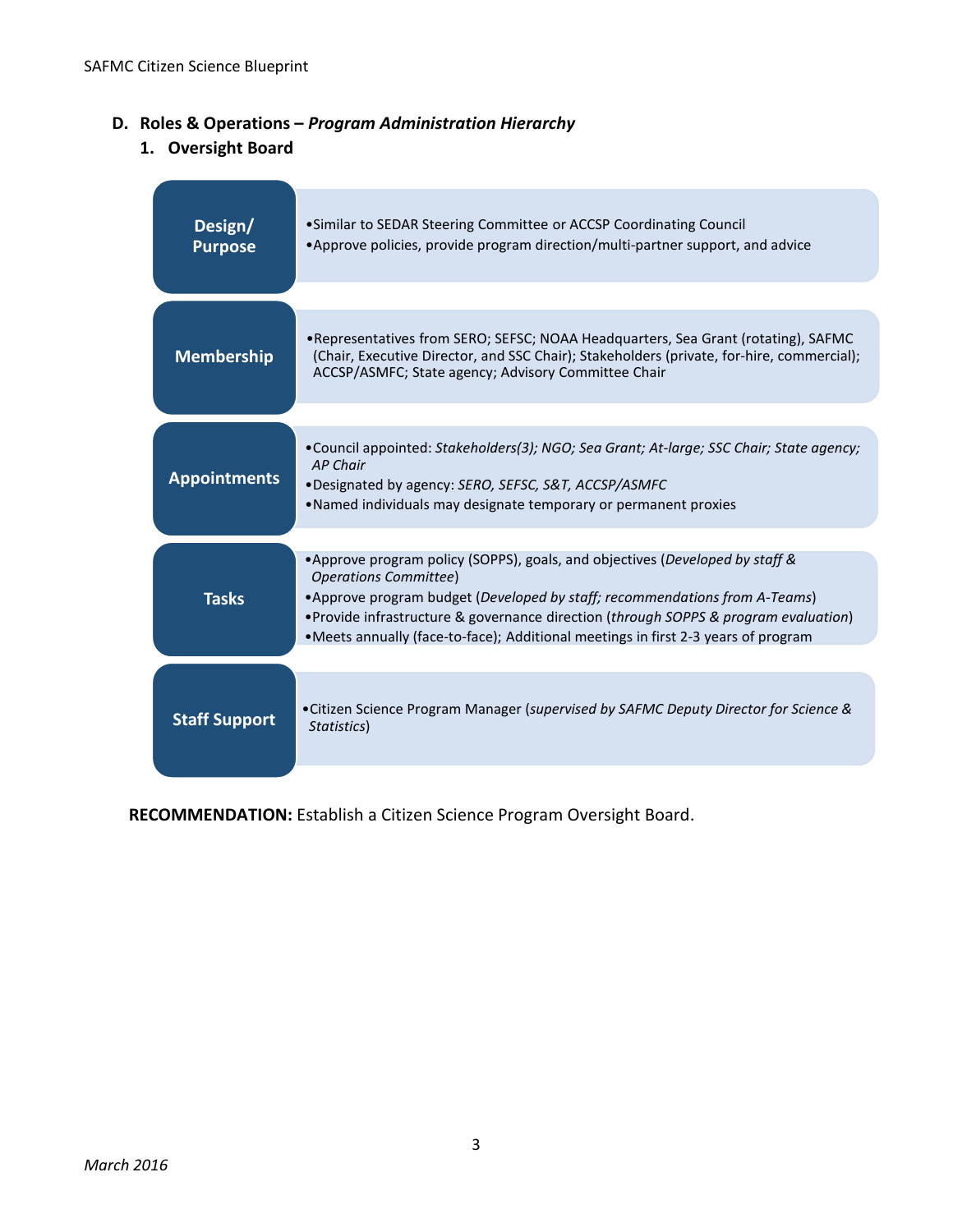# **2. Operations Committee**

| Design/<br><b>Purpose</b> | • Smaller group of advisors that develop program recommendations for the Oversight<br>Board to consider<br>•Approve policies, provide program direction/multi-partner support, and advice                             |
|---------------------------|-----------------------------------------------------------------------------------------------------------------------------------------------------------------------------------------------------------------------|
| <b>Membership</b>         | • Representatives from Citizen Science Organizing Committee (2 Council members,<br>SEFSC Director/Designee; Council Staff (Deputy Dir for S&S); NGO); A-Team Leaders;<br>SSC (Chair or Designee)                      |
| <b>Appointments</b>       | •Appointed by the Oversight Board<br>•Term policies would be developed by the Oversight Board to govern membership                                                                                                    |
| <b>Tasks</b>              | • Establish A-Teams immediately (topic specific task forces)<br>• Coordinate with A-Team Leaders<br>. Report A-Team recommendations to the Oversight Board<br>. Draft SOPPS and policies for Oversight Board approval |
| <b>Staff Support</b>      | • Citizen Science Program Manager (supervised by SAFMC Deputy Director for Science &<br>Statistics)                                                                                                                   |

**RECOMMENDATION:** Establish a Citizen Science Program Operations Committee.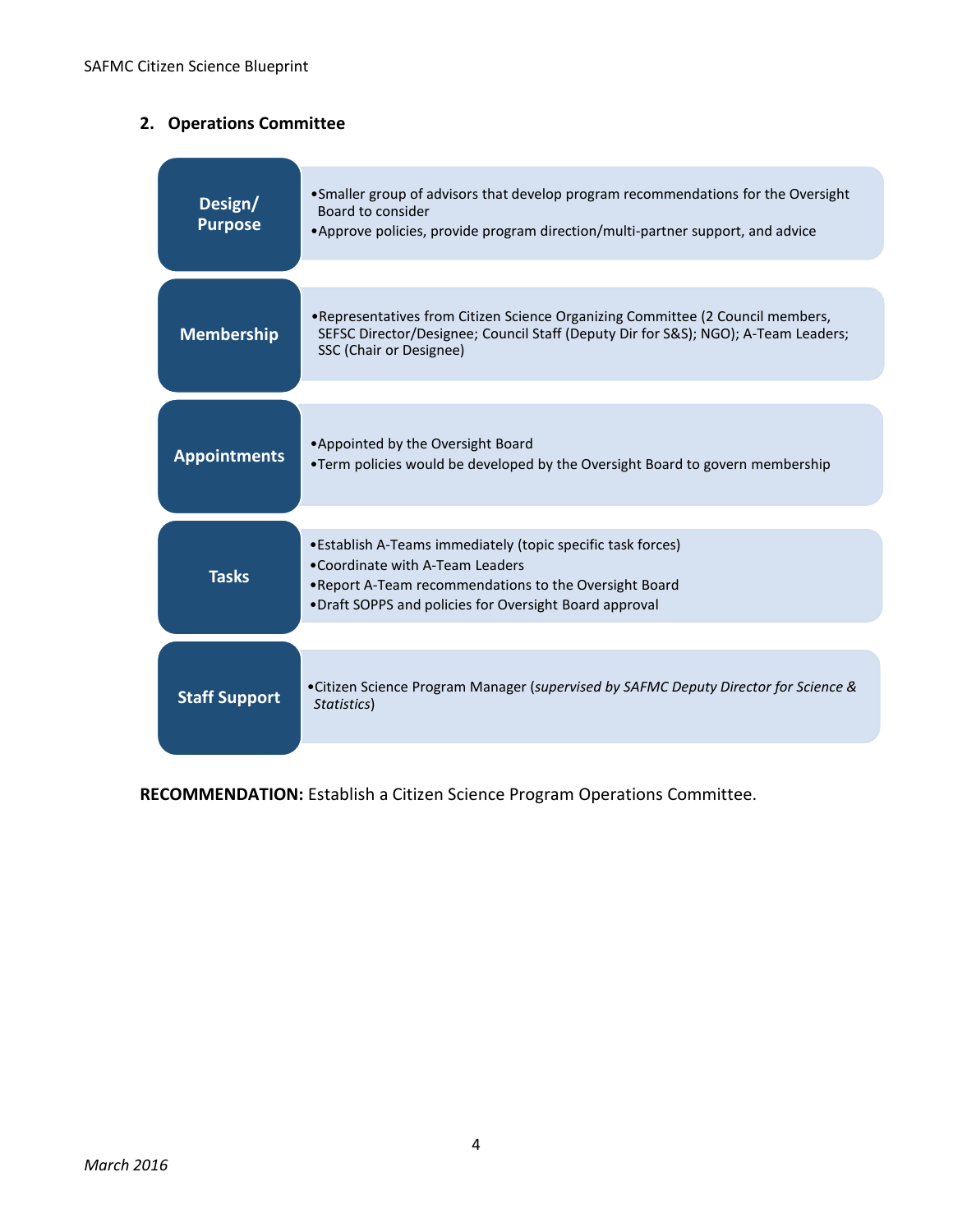### **3. Advisory Committee**

Additional standing committees may be added over time to assist with specific programmatic needs related to projects supported through the citizen science program. Committees to coordinate proposal review and other technical/data needs are examples of possible standing committees that may be convened in the future.

| Design/<br><b>Purpose</b> | • Serve in the role of advisors similar to the Council's Advisory Panels<br>• Works in conjunction with the Operations Committee to develop recommendations<br>for the Oversight Board                          |
|---------------------------|-----------------------------------------------------------------------------------------------------------------------------------------------------------------------------------------------------------------|
| <b>Membership</b>         | • Fishermen (private, for-hire, commercial) and scientists<br>•3 stakeholders per state                                                                                                                         |
| <b>Appointments</b>       | • Appointed by the Operations Committee<br>•Nominated by partners<br>. Term policies would be recommended by the Operations Committee and approved by<br>the Oversight Board to govern membership               |
| <b>Tasks</b>              | •Serve as outreach ambassadors<br>• Assist with developing strategies for recruiting and training volunteers<br>.Identify research and data needs<br>•Serve in some capacity during the proposal review process |
| <b>Staff Support</b>      | • Citizen Science Program Manager (supervised by SAFMC Deputy Director for Science &<br>Statistics)                                                                                                             |

**RECOMMENDATION:** Establish a Citizen Science Program Advisory Committee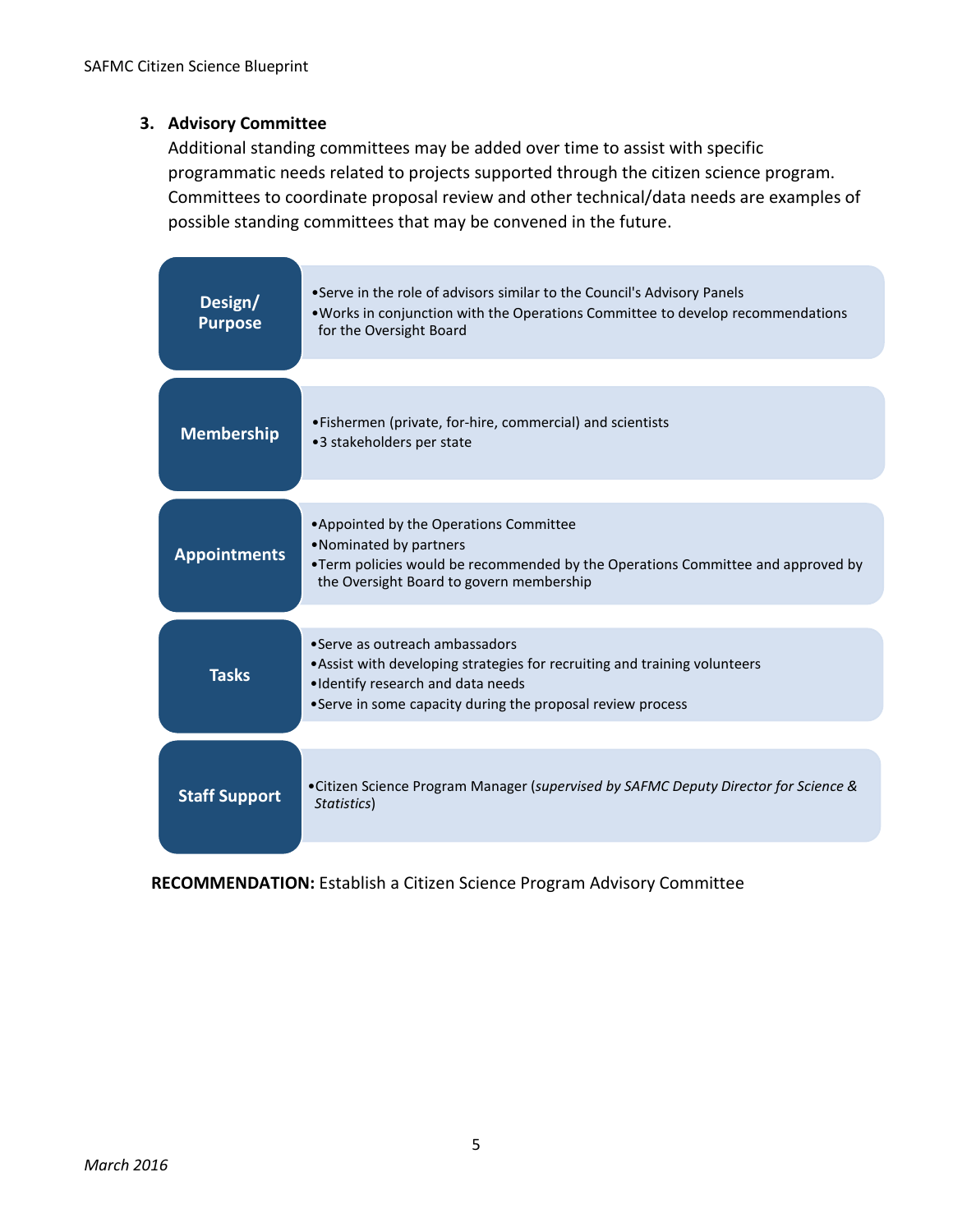#### **4. A-Teams**

The A-Teams are task forces that will be developed during the initial launch of the citizen science program to help develop program components as outlined below.

## **Volunteers**

#### **Team will consider**

- − **Recruiting/Retention**
- − **Training:** *delivery, skills certification, continuing*
- − **Incentives:** *tangible/ intangible, data sharing, accessibility*
- − **Role in project ID & research needs**
- − **Expectations:** *participation, communication, feedback, data results and usage, building sense of ownership in program*

## **Communication-Outreach-Education**

#### **Team will consider**

- − **Approaches & Tools:** *programmatic, projects/ results, and to participants*
- − **Media Plan:** *Branding/PR*
- − **Feedback-Recognition Plan**
- − **Training Plan:** *approaches, tools, methods*
- − **Newsletters/Reports:** *program and projects*
- − **Technology Platforms:** *web-based, social media role, others*

## **Data Management**

#### **Team will consider**

- − **Managing entity?**
- − **Data Life Cycle**
- − **Data Policies:** *collection standards, QA/QC*
- − **Access:** *confidentiality and ownership*
- − **End-user citations**
- − **Validation**
- − **Use guidelines:** *agreements and waivers*
- − **Infrastructure:** *entry, storage, housing, database*
- − **Electronic tools**
- − **Data documentation:** *obtaining and managing*
- − **Applicable data standards:** *IQA, NS2*
- − **Platforms for data**
- − **Presentation & marketing**

## **Finance**

#### **Team will consider**

- − **Administrative funding:** *short-/long-term sources, budget*
- − **Project funding:** *sources, partnerships for receiving, disbursing, managing funds*

## **Projects-Topics Management**

#### **Team will consider**

- − **ID topics/research needs**
- − **Application process**
- − **Approving/endorsing projects:** *pre-review process, review entity, revising*
- − **Prioritization of needs**
- − **Selecting projects for support, endorsement**
- − **Soliciting ideas**
- − **Outlining project expectations:** *Goals and Plans for Data, Volunteers, Communication, Project Promotion, and Science Methods/Deliverables*
- − **Training for science methods in citizen science**
- − **Evaluation of projects:** *performance measures of success*

**RECOMMENDATION:** Establish five (5) A-Teams to develop program components. *Others maybe added based on the advice of the Operations Committee.*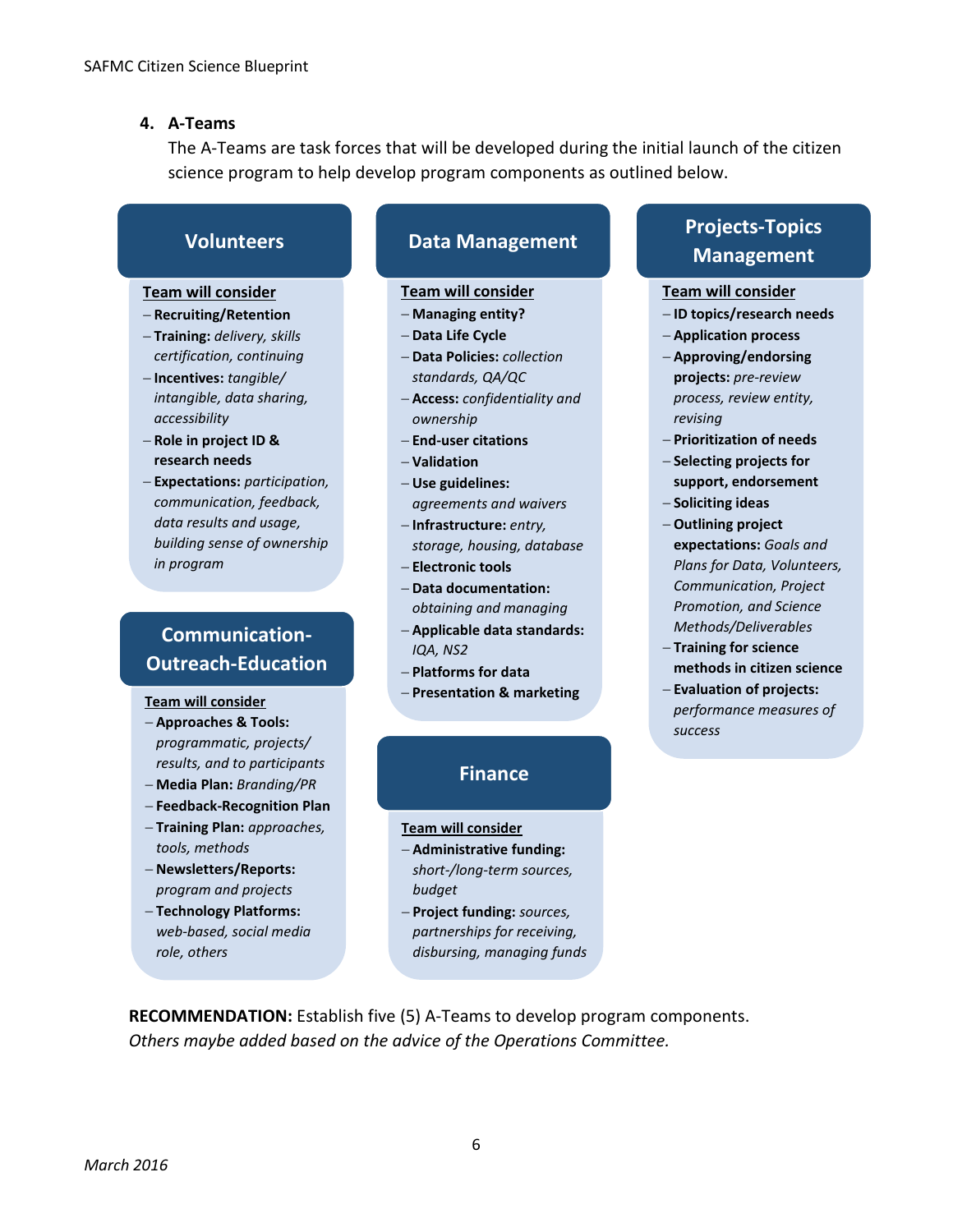## **Partnerships**

The aim of a Citizen Science program would be to complement existing programs with similar missions and leverage new resources and partnerships to expand upon the fishery data needs in the region. Possible partnership opportunities were identified with existing programs and agencies. Developing relationships would likely be mutually beneficial to the entities involved. Potential benefits from partnering with the Citizen Science Program could include: identifying research and data needs; improving constituent knowledge, involvement, and buy-in; having better data to address management issues; increasing data gathering capacity; and helping to resolve long-standing data needs. Potential partners are listed below along with support they could potentially provide to a Citizen Science Program.

# **Sea Grant**

- **Identify data and research needs**
- **Source of capacity**
	- − *Program management*
	- − *Program manager support & advice*
	- − *Volunteer management (recruiting & training)*
	- − *Outreach assistance*
- **Potential funding**: *source, funding partnerships, donation management*
- **Infrastructure committee members at all levels**
- **Program development recommendations**

## **NMFS**

- **Identify data and research needs**
- **Source of capacity**
	- − *Program and project management*
	- − *Scientific (e.g. design, analysis)*
	- − *Volunteer management (recruiting & training)*
- **Data QA/QC**
- **Program funding**
- **Infrastructure committee members at all levels**
- **Help ensure CS addresses national mandates and recommendations**

# **ACCSP**

- **Potential partner for data warehousing and management**
- **Potential funding source**
- **Infrastructure committee members at all levels**

# **Fishery Information Networks (FINS)**

• **Serve as another model for data management**

### **(***Continued)*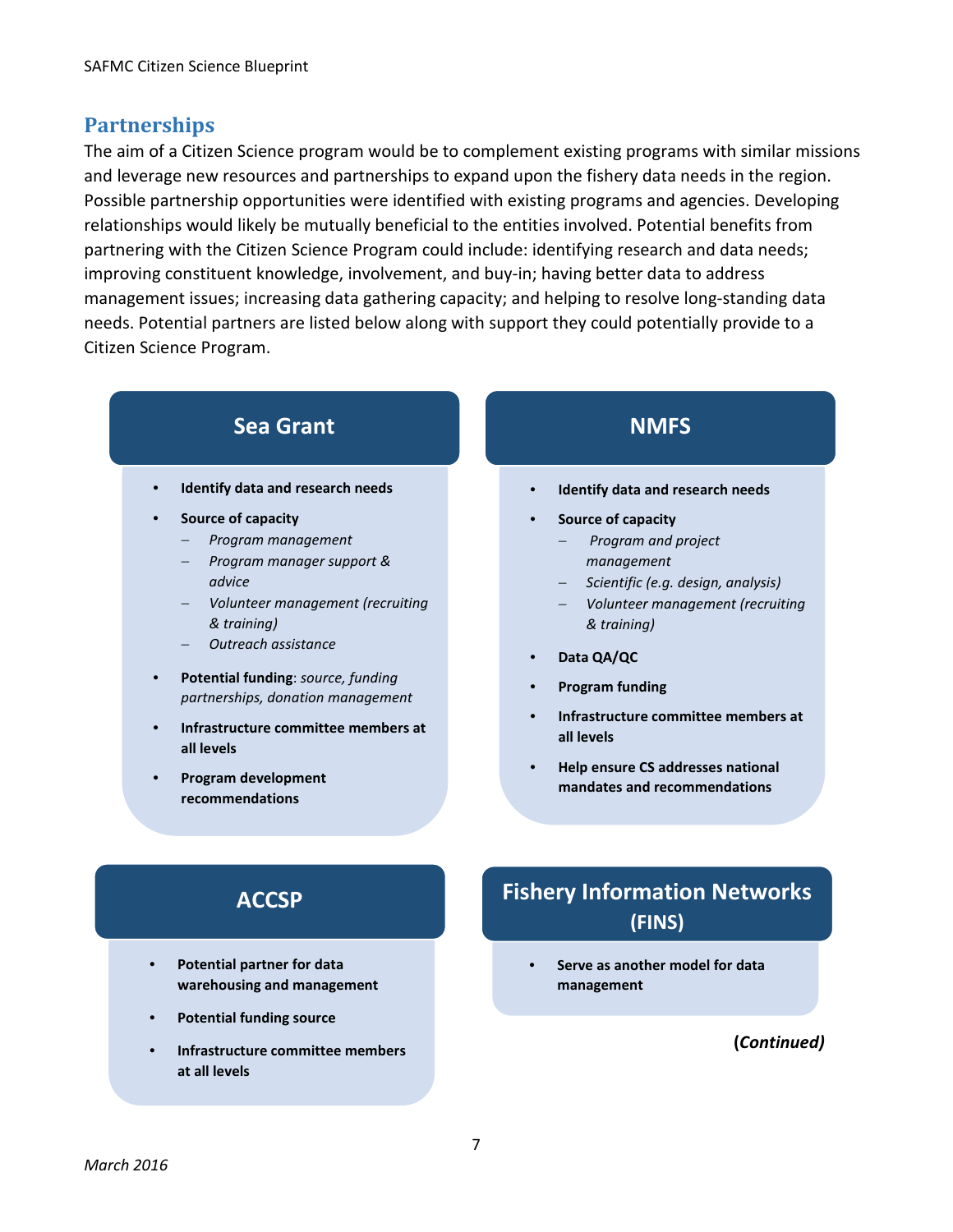### *(Partnerships continued)*

# **State Agencies**

- **Identify data and research needs**
- **Source of capacity**
	- − *Project management*
	- − *Scientific*
	- − *Volunteer management* **(***recruiting & training)*
- **Potential funding partnerships**
- **Project managers and partners**
- **Infrastructure committee members at all levels**

# **SAFMC**

- **Administrative parent**
	- − *HR, staff management*
	- − *Office space*
	- − *Program support, funding*
- **Program guidance & direction**
- **Identify data and research needs**
- **Source of capacity**
- **Infrastructure committee members at all levels**

# **Non-Governmental Organizations (NGOs)**

- **Source for capacity building**
- **Identify data and research needs**

# **Cooperative Research Program**  *(CRP- federal grant program)*

- **Potential benefits from CS**
	- − Promote awareness of CRP
	- − Connect citizens and researchers interested in CRP projects
- **Potential benefits to SAFMC**
	- − Increase benefit from CRP to SAFMC issues
	- − Recommend CRP priorities

**RECOMMENDATION**: Expand existing partnerships with the identified agencies and programs and build collaborative relationships with newly identified agencies and programs.

### **Paid Staff**

To ensure success, dedicated, full-time staff will be required for both initial program development and long-term support. Initially, a program manager is recommended to develop the infrastructure, initiate training and outreach, and support initial projects. The program manager will be a SAFMC employee within the science and statistics branch.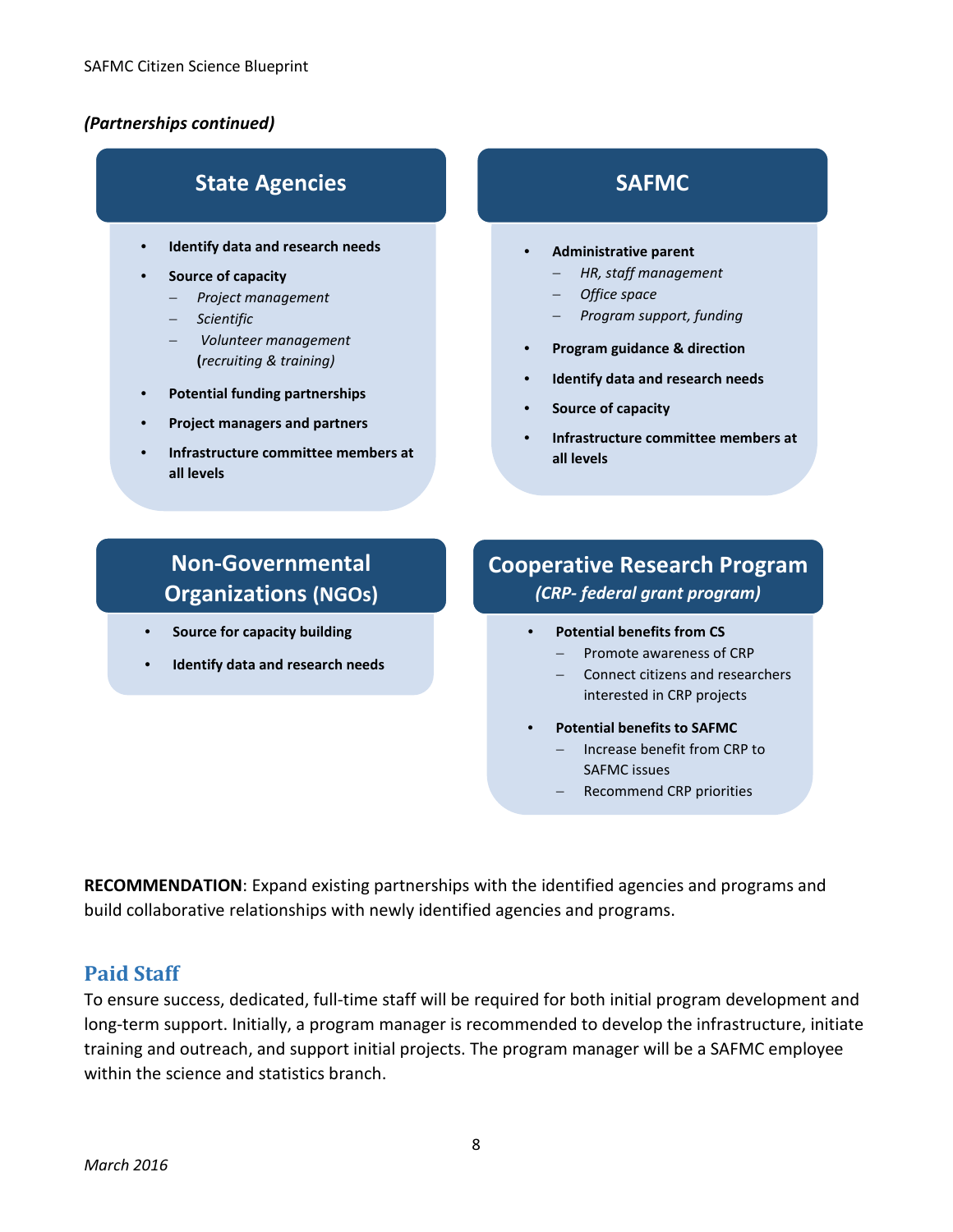Dedicated managers for individual projects will be required as projects expand in number or complexity. Such positions could be filled by partner staff, well-trained and motivated volunteers, or dedicated program staff if resources and need allow.

Immediate tasks for the Citizen Science Program manager include,

- Inventorying current marine citizen science efforts;
- Organizing and populating program infrastructure;
- Serving as the point of contact for the program and interested volunteers; and
- Pursuing administrative and project funding.

Once the program is up and running, tasks will shift to supporting program committees, project management, volunteer support, and outreach and education.

**RECOMMENDATION:** Hire a full time program manager as soon as funds are available.

## **Funding Requirements**

Funding is required to initiate the program, including salary and travel for the program manager, website development and hosting, outreach and training activities and travel for program committees and teams to develop program guidance. Additional funding for project support would further insure success of the critical first projects.

Since the governance recommendation is to house the program within the SAFMC, core administrative funding, such as that used to support staff salaries, must be obtained through NMFS channels. Funding for specific projects may come from various other sources, including competitive programs such as CRP, S-K, MarFin as well as partner organizations such as Sea Grant, state agencies, and ACCSP.

**RECOMMENDATION:** Pursue short-term funding options for program development and long-term alternatives to ensure its success and sustainability.

## **Legal and Liability concerns**

Collecting, storing, and providing access to data raises potential legal and liability concerns that will need to be addressed during program development. For example, data used for decision making in the Council Management system fall under the requirements of federal laws including the Information Quality Act and the more recent PARR directive that addresses access.

Consideration must also be given to risk management and liability in the event of accidents that may occur during field activities associated with projects supported or endorsed by the Program.

**RECOMMENDATION:** Agency reviews program SOPPS to ensure compatibility with applicable laws and mandates.